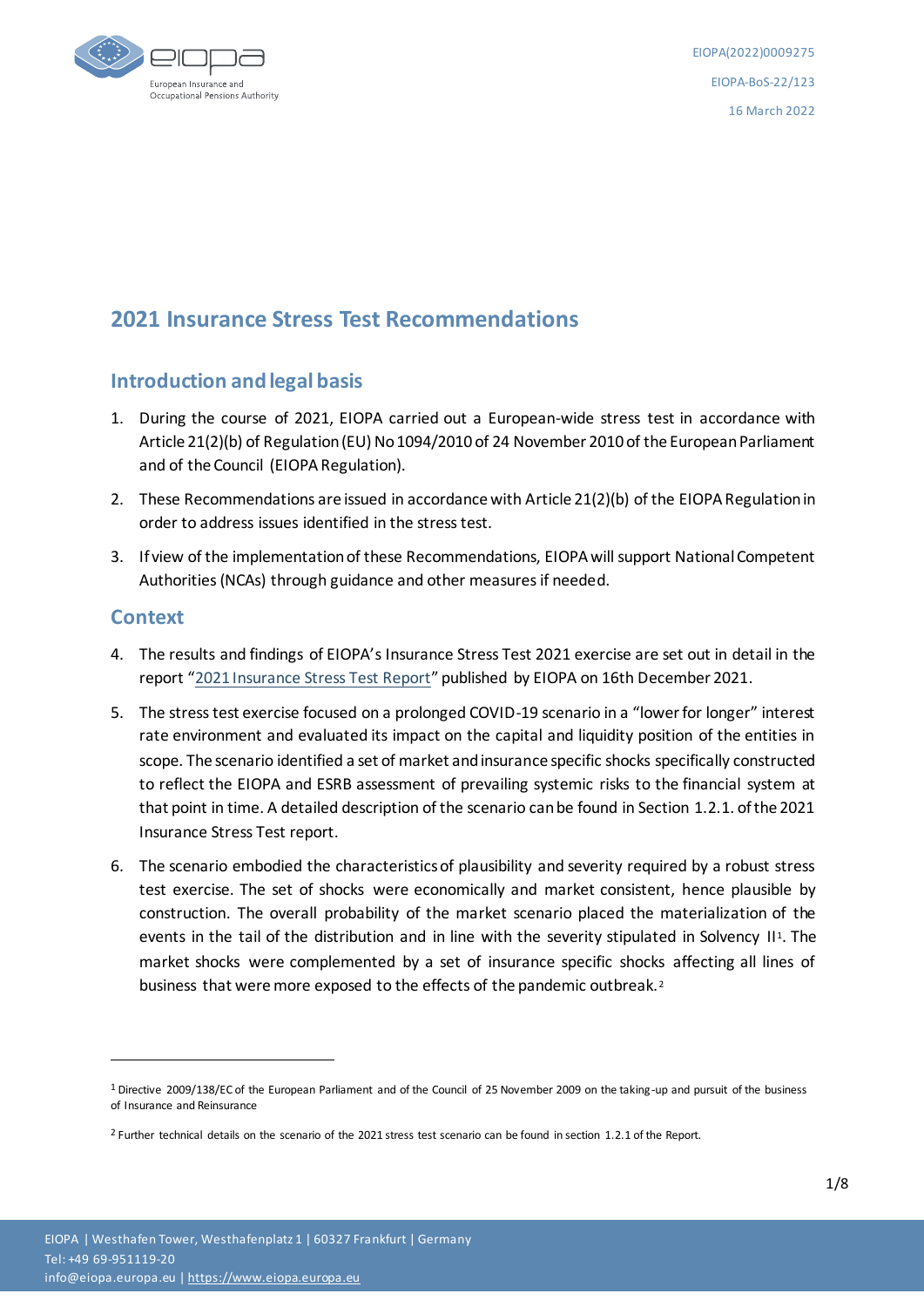- 7. While maintaining its non-pass-fail nature, the stress test has the primarily microprudential objective of assessing the capability of the participants to sustain the adverse conditions depicted in the stress test scenario. The post-stress individual positions are eventually aggregated to infer the overall resilience of the insurance industry. The 2021 insurance stress test enhanced the macroprudential dimension of the exercise, complementing the standard fixed balance sheet approach with a constrained balance sheet approach where participants were allowed to apply reactive management actions in the calculation of their post-stress position. The results of these actions were used to identify potential spill-over effects on other markets.
- 8. The regular capital and solvency assessment, conducted in line with the Solvency II framework was complemented for the first time by the assessment of the pre- and post-stress liquidity position of the participants over a 90-day' time-horizon. The two components were based on a common narrative, scenario and set of shocks but were clearly separated in terms of the application of the shocks, data collection, assessment and disclosure.
- 9. The exercise covered a representative sample of 43 European insurance groups and one solo insurance undertaking registered in 20 EEA jurisdictions, representing 75% of the EEA market<sup>3</sup>. In the absence of a commonly adopted framework for the assessment and the consolidation of the liquidity positions at a group level, the participating groups were requested to provide the liquidity information for a significant subset of European insurance solo entities within the perimeter of consolidation of the group. Based on the defined threshold of 80% of group total assets, 117 solos were identified and included in the analysis.
- 10. Groups were requested to calculate their post-stress financial position by applying the same models used for their regular Solvency II reporting. The use of long-term guarantees and transitional measures was taken into account and the impact of these measures had to be reported separately.
- 11. The stress test results showed that European insurers can maintain their financial health even amid harsh economic conditions, while maintaining their ability to meet promises to policyholders. The exercise confirms that the main vulnerabilities stem from market shocks and more specifically from the decoupling of the risk free rate and risk premia, the so-called double hit scenario. However, most participants demonstrated under the constrained balance sheet scenario where reactive management actions are allowed, that they have the tools to cope with adverse market and economic effects. While long-term guarantees and transitional measures proved to be a robust buffer that allowed shock absorption, the exercise revealed the heavy reliance of participants on transitional measures which are to be phased out by 2032. Furthermore, the liquidity component of the stress test showed that the liquidity position of participants appears to be a less significant concern than solvency positions given the sector's large holdings of liquid assets.

-

<sup>3</sup> In terms of Total Assets at Year End 2020.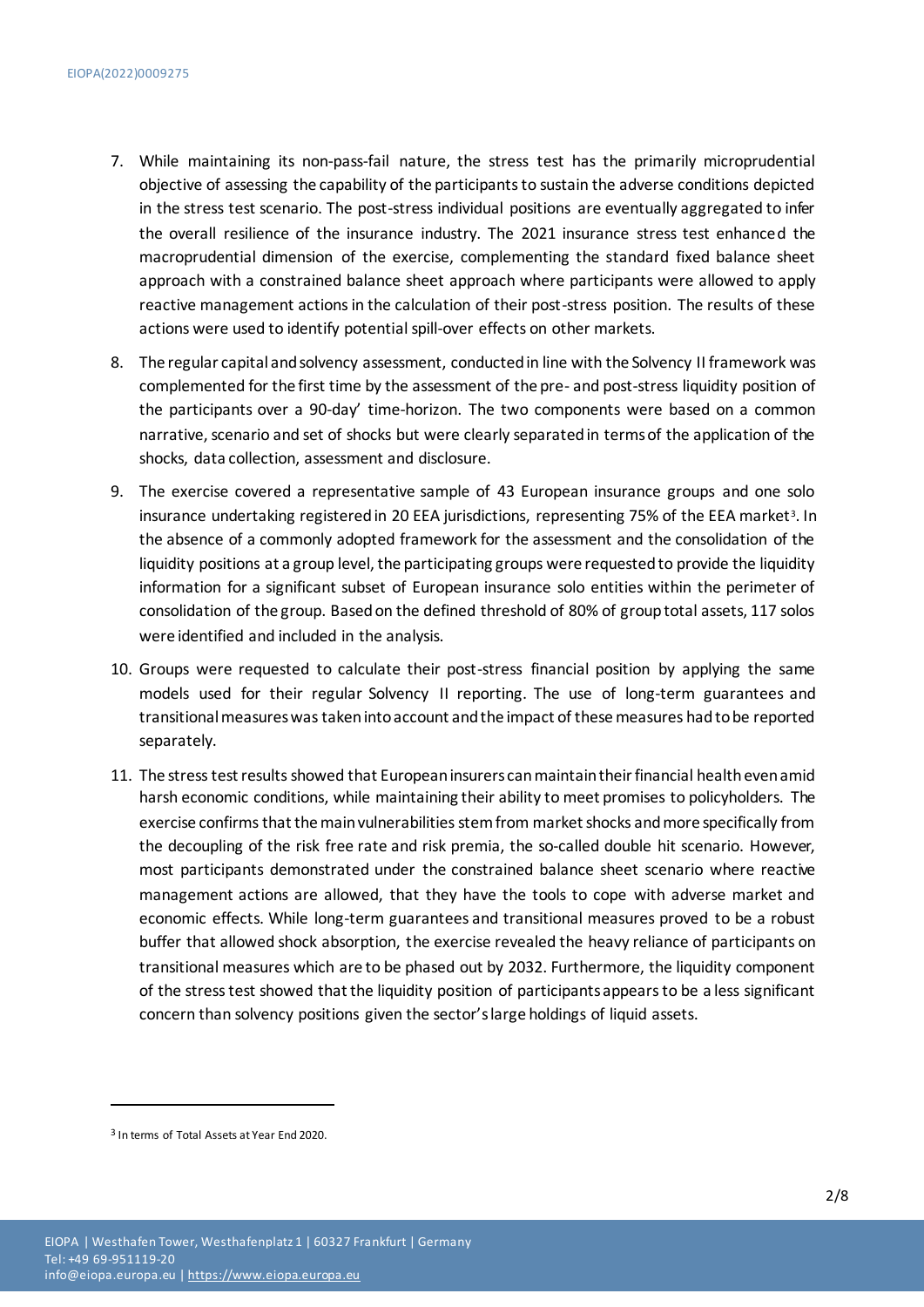- 12. As outlined in the Executive Summary of the 2021 Insurance Stress Test Report, further analyses of the results are required by EIOPA and the NCAs to obtain a deeper understanding of the risks and vulnerabilities of the sector.
- 13. In order to follow-up on the main vulnerabilities, EIOPA is issuing the following Recommendations.

### **Recommendations**

- 14. The Recommendations relate to the findings of the EIOPA's 2021 Insurance Stress Test, grouped into three different subject matters:
	- Recommendations on identified vulnerabilities;
	- Recommendations on availability of actions to manage adverse conditions;
	- $\bullet$  Individual undertaking-specific recommendation.
- 15. The Recommendations contained in this document constitute the aggregation of the discussions and assessments of the individual stress test results of the 43 European insurance groups and one solo insurance undertaking that participated in the EIOPA's 2021 Insurance Stress Test.
- 16. After analysis of the stress testresults, EIOPA recommends a series of actions. First, EIOPA focuses on the need to decrease the dependency on transitional measures (Recommendation 1), the need to review the risk management process and ensure its adequacy where the stress test was particularly impactful (Recommendation 2), and the need for sufficient resources to properly assess non-Solvency II reported risks (Recommendation 3). Next, EIOPA calls for attention on the possibility to use management actions (Recommendations 4 and 5). Lastly, there is a recommendation concerning a specific undertaking (Recommendation 6).

| <b>Recommendations</b>                                                                                                                                                                                                                                                                         | NCA(s) concerned                                                                                               |
|------------------------------------------------------------------------------------------------------------------------------------------------------------------------------------------------------------------------------------------------------------------------------------------------|----------------------------------------------------------------------------------------------------------------|
| Recommendations on identified vulnerabilities                                                                                                                                                                                                                                                  |                                                                                                                |
| Recommendation 1<br>recommends NCAs to consider<br>whether<br>EIOPA<br>undertakings still reliant on transitional measures are<br>taking concrete actions to reduce their dependency on<br>measures introduced only to smooth the transition from<br>the Solvency I to the Solvency II regime. | All NCAs with undertakings relying<br>on transitional measures                                                 |
| <b>Recommendation 2</b><br>EIOPA recommends NCAs to further assess if the exposure<br>➤<br>to the risks that cause either a large drop in Solvency<br>Capital Requirement (SCR)-ratio or a (near) breach of SCR-<br>ratio is adequately managed.                                               | NCAs with<br>All<br>undertakings<br>experiencing a large drop of SCR-<br>ratio or a (near) breach of SCR-ratio |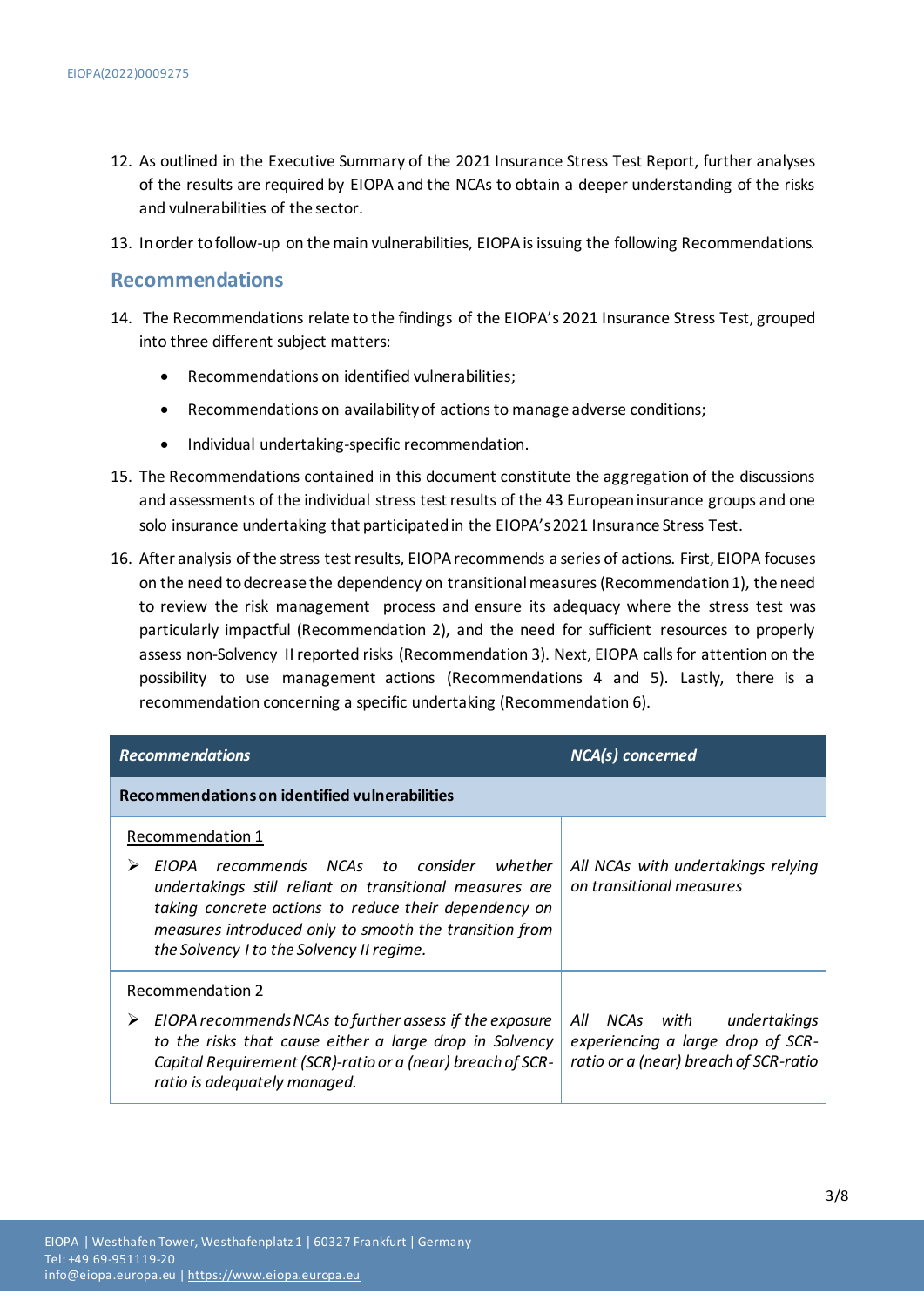| <b>Recommendation 3</b>                                                                                                                                                                                                                                                                                                                                                                                                 |                                                                                                                                                               |  |
|-------------------------------------------------------------------------------------------------------------------------------------------------------------------------------------------------------------------------------------------------------------------------------------------------------------------------------------------------------------------------------------------------------------------------|---------------------------------------------------------------------------------------------------------------------------------------------------------------|--|
| EIOPA recommends NCAs to verify that undertakings<br>➤<br>allocate sufficient resources to ensure that their risk<br>frameworks and models are sufficiently flexible to assess<br>those risks that are not reported as part of the Solvency II<br>reporting framework, particularly focusing on their ability<br>to produce and process relevant data.                                                                  | NCAs<br>with<br>undertakings<br>that<br>revealed<br>more<br>difficulties<br>in<br>retrieving<br>and<br>assessing<br>the<br>liquidity risk information needed. |  |
| Recommendations on availability of actions to manage adverse conditions                                                                                                                                                                                                                                                                                                                                                 |                                                                                                                                                               |  |
| Recommendation 4                                                                                                                                                                                                                                                                                                                                                                                                        |                                                                                                                                                               |  |
| For undertakings that did not apply management actions,<br>➤<br>even though they were warranted, EIOPA recommends<br>NCAs to further investigate the reasons for not applying<br>management actions and if these undertakings have<br>sufficient options to apply management actions in case of<br>need.                                                                                                                | All NCAs with undertakings that did<br>not apply management actions,<br>even though they were warranted.                                                      |  |
| For undertakings that have applied management actions,<br>➤<br>EIOPA recommends NCAs to further assess the viability<br>and reported impact of these management actions where<br>the applied actions departed from what was discussed in<br>the pre-validation phase. This applies specifically for<br>undertakings that relied on intra-group support or where<br>there is interconnectedness with the banking sector. | All NCAs with undertakings that<br>have applied management actions                                                                                            |  |
| <b>Recommendation 5</b>                                                                                                                                                                                                                                                                                                                                                                                                 |                                                                                                                                                               |  |
| EIOPA recommends NCAs to assess the time it would take<br>for participating undertakings to respond to adverse<br>developments. This entails assessment of:<br>the decision-making processes;<br>$\circ$                                                                                                                                                                                                                | All participating NCAs                                                                                                                                        |  |
| the ability to gather the necessary information in a<br>O<br>short timeframe;                                                                                                                                                                                                                                                                                                                                           |                                                                                                                                                               |  |
| the flexibility and adequacy of the models used by the<br>$\circ$<br>undertakings to produce the required results.                                                                                                                                                                                                                                                                                                      |                                                                                                                                                               |  |
| Individual undertaking-specific recommendation                                                                                                                                                                                                                                                                                                                                                                          |                                                                                                                                                               |  |
| Recommendation 6                                                                                                                                                                                                                                                                                                                                                                                                        |                                                                                                                                                               |  |
| EIOPA recommends supervisory actions, including on-site<br>➤<br>inspections, if needed, regarding one of the participants<br>based on the information provided in the validation<br>process.                                                                                                                                                                                                                            | NCA concerned                                                                                                                                                 |  |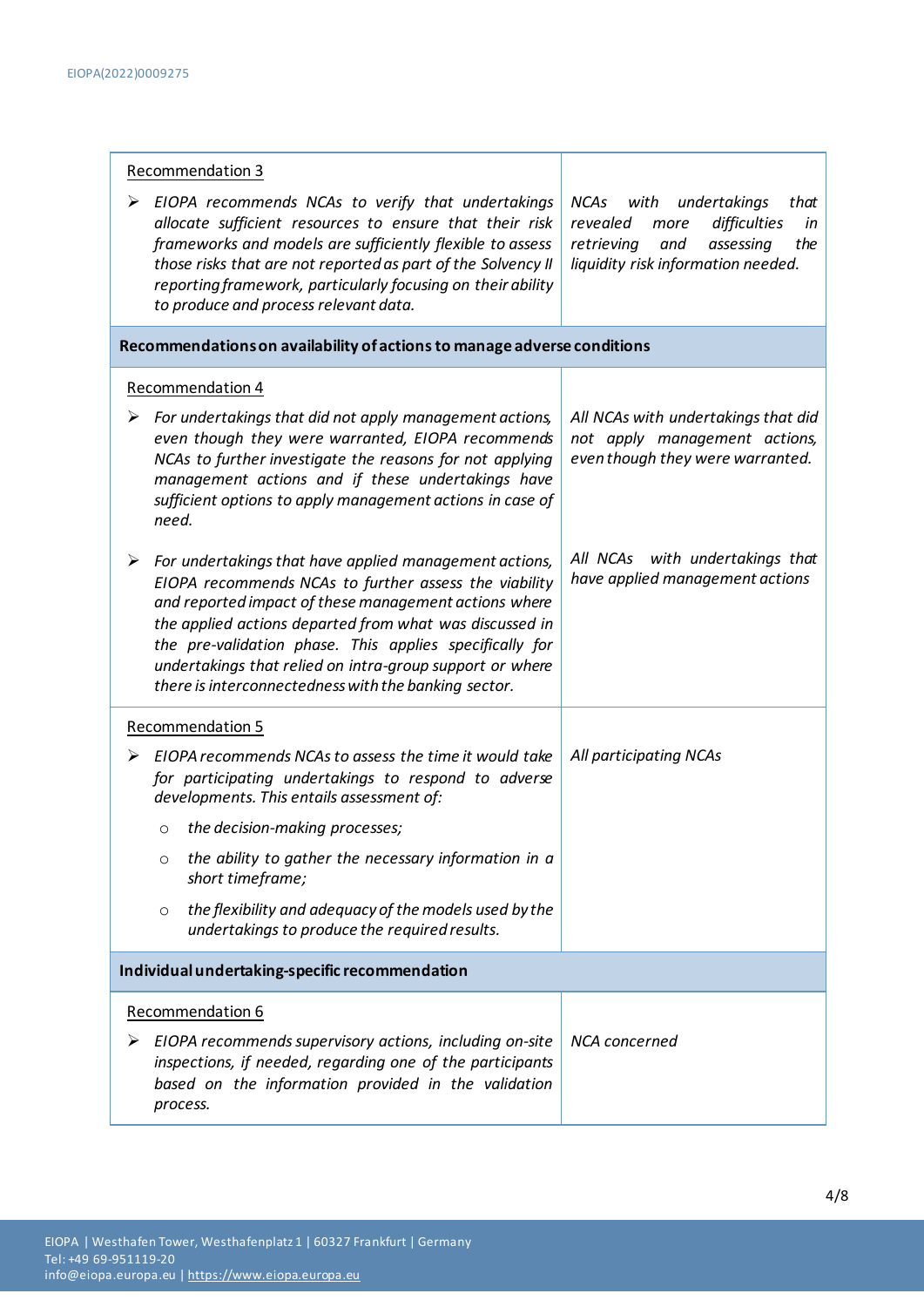#### **Recommendation 1**

 *EIOPA recommends NCAs to consider whether undertakings still reliant on transitional measures are taking concrete actions to reduce their dependency on measures introduced only to smooth the transition from the Solvency I to the Solvency II regime.*

#### Background

- 17. The transitional measures on risk-free interest rates and technical provisions were introduced in 2016 and allowed insurance and reinsurance undertakings time to transition to Solvency II. These measures, however, are going to be phased out by 2032, which requires participants to be prepared.
- 18. The stress test has shown that undertakings have good buffers to honor their commitments with policyholders. Below the surface of these positive results, however, is an often heavy reliance on transitional measures. It is therefore important for undertakings to already start reducing the dependency on these measures to ensure compliance with the regulatory requirements at the end of the transitional period.

#### **Recommendation 2**

 *EIOPA recommends NCAs to further assess if the exposure to the risks that cause a large drop in SCR-ratio or a (near) breach of SCR-ratio is adequately managed.*

#### **Background**

- 19. There are some undertakings that show a large drop in SCR-ratio, for instance, drops of more than 100 percentage points are observed. For other undertakings the stress test scenario causes the undertaking to breach or approach regulatory thresholds.
- 20. In both cases, this does not necessarily mean that risks are inadequately managed. However, as the impact of the stress test scenario is severe for these undertakings, it is important to verify this aspect to better understand the reasons for such a large drop.

### **Recommendation 3**

 *EIOPA recommends NCAs to verify that undertakings allocate sufficient resources to ensure that their risk frameworks and models are sufficiently flexible to assess those risks that are not reported as part of the Solvency II reporting framework, particularly focusing on their ability to produce and process relevant data.*

#### Background

21. The inverted production cycle that characterizes the traditional insurance business generates stable cash flows and makes undertakings less dependent on short-term funding. As a result, liquidity risk is generally less of an issue than in the case of banks. However, in times of crisis, uncertainty and/or distressed market periods, liquidity risk can have a potentially high impact on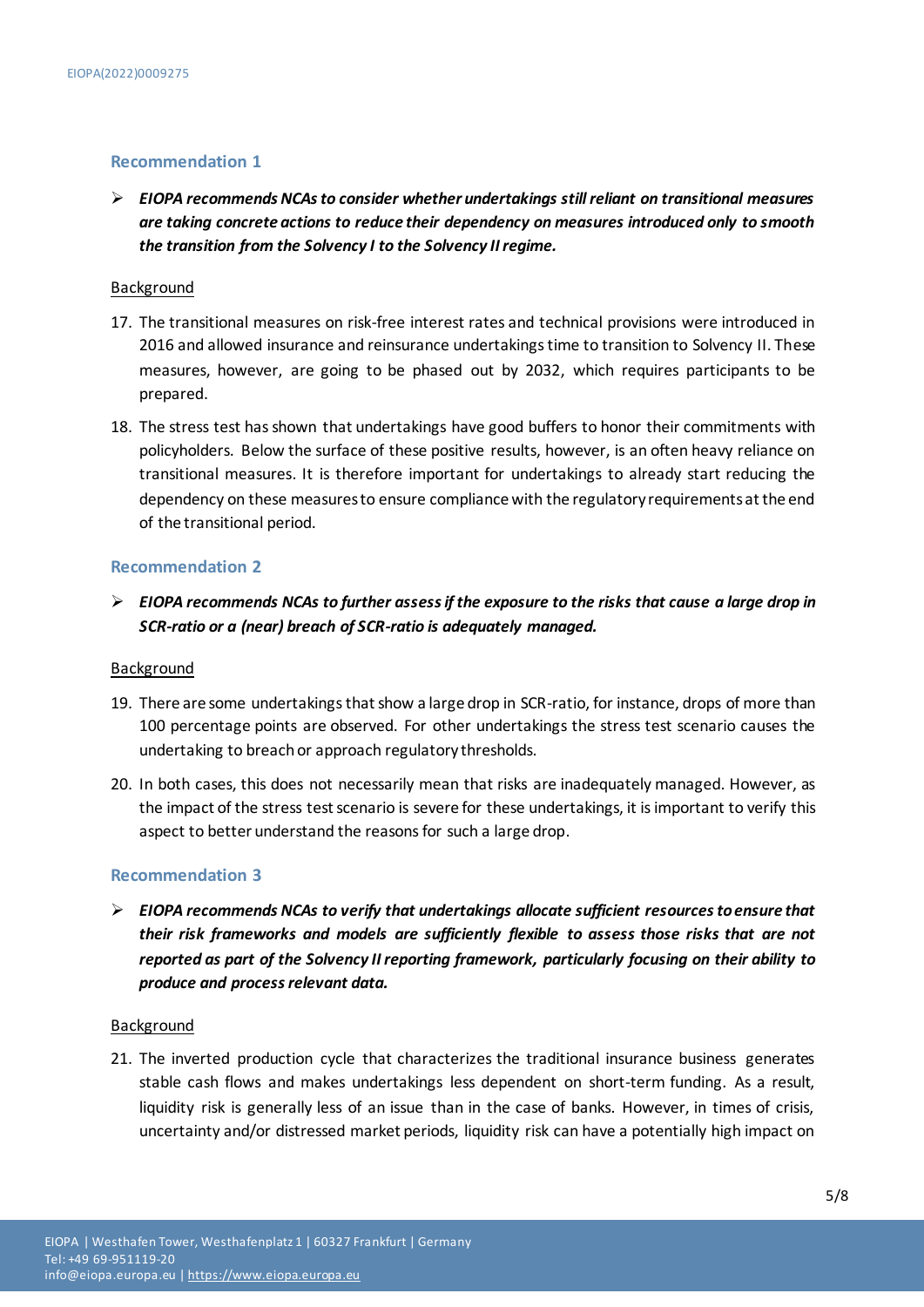undertakings. Although –as mentioned– the liquidity component of the stress test showed that participants' liquidity position appears to be less of a concern than their solvency position, undertakings should nonetheless have a proper liquidity management in place to fulfil both expected and unexpected funding needs in normal and distressed market periods.

- 22. Furthermore, given the absence of a commonly adopted liquidity framework in the European Union and the increasing consideration given to liquidity risk by the insurance industry and supervisors at European and global level, it is important for undertakings to pay the necessary attention to this risk.
- 23. In the stress test, EIOPA conducted a capital and solvency assessment and, for the first time, also examined participants' pre- and post-stress liquidity positions. While some undertakings were able to provide good quality and timely data for the liquidity stress test, others had significantly more issues in retrieving and assessing the information to assess the liquidity risk according to the proposed framework.
- 24. The issue can materialize for other risks or emerging risks which are not fully covered by the second pillar of Solvency II.

#### **Recommendation 4**

- *For undertakings that did not apply management actions, even though they were warranted, EIOPA recommends NCAs to further investigate the reasons for not applying management actions and if these undertakings have sufficient options to apply management actions in case of need.*
- *For undertakings that have applied management actions, EIOPA recommends NCAs to further assess the viability and reported impact of these management actions where the applied actions departed from what was discussed in the pre-validation phase. This applies specifically for undertakings that relied on intra-group support or where there is interconnectedness with the banking sector.*

#### Background

- 25. Participants were requested to estimate their position under two assumptions: a) fixed balance sheet, in which only the embedded management actions should be considered; and b) constrained balance sheet, in which reactive management actions could be considered.
- 26. The applied reactive management actions should be part of the governance framework adopted by the group (e.g. risk management plans, own risk and solvency assessment, investment strategies, and recovery plans) and not specifically defined and implemented for the stress test exercise. Reactive post-stress management actions also need to be realistic and proportionate and take account of the time needed to implement them.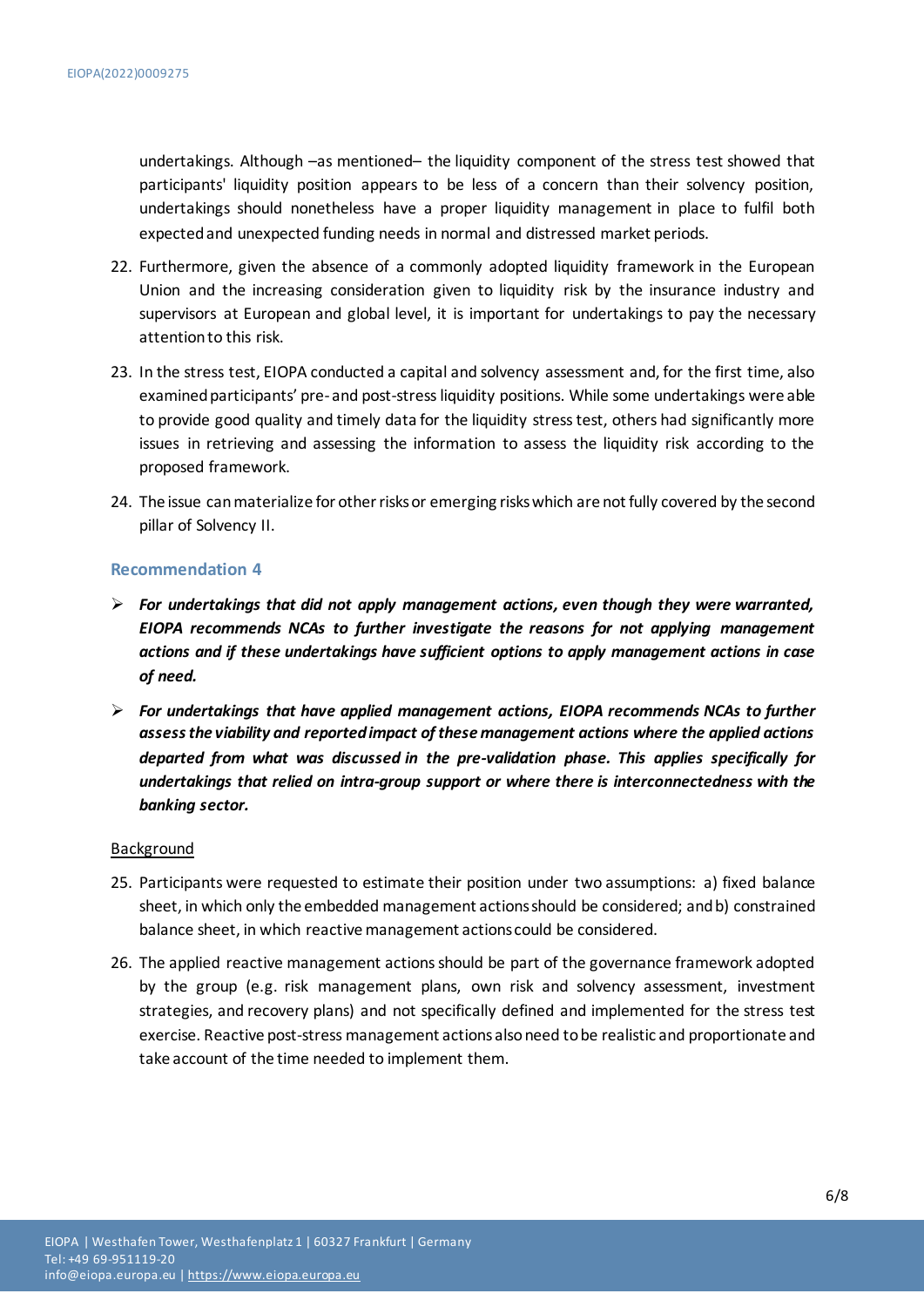- 27. The stress test revealed that several undertakings breached the SCR or were close to breaching the SCR and still did not utilise the possibility to use management actions. The reason for such decision should be further investigated.
- 28. Additionally, for the undertakings that applied management actions, in consideration of the material impacts that the enforced actions had on their post-stress Solvency position, EIOPA is of the view that, as a starting point, NCAs should consider the additional information available at their level on the governance and risk management framework of the participants. NCAs should only approach undertakings if the available information does not allow carrying out a thorough assessment of the capability of the companies to concretely apply such actions in terms of governance and operationalization.

#### **Recommendation 5**

- *EIOPA recommends NCAs to assess the time it would take for participating undertakings to respond to adverse developments. This entails assessment of:*
	- o *the decision-making processes;*
	- o *the ability to gather the necessary information in a short timeframe;*
	- o *the flexibility and adequacy of the models used by the undertakings to produce the required results.*

#### Background

- 29. Application of reactive management actions depends on the decision of the participants in the stress test exercise. While the application of the reactive management actions improves the solvency ratio, some participants did not apply them arguing that time was too limited to do so. However, in crisis situations, reactive management actions may have to be taken within a short time-frame to cope with the adverse situation. This also includes the need to produce the relevant information in times of stress.
- 30. The recommendation implies that all NCAs should assess whether the undertaking should have applied reactive management actions. This will require looking into the risk management framework of the undertaking. For example, an undertaking may not have breached the SCR, but it should perhaps have taken measures, according to its risk management framework.

#### **Recommendation 6**

 *EIOPA recommends supervisory actions, including on-site inspections, if needed, regarding one of the participants based on the information provided in the validation process.*

#### Background

31. EIOPA puts significant resources to ensure the robustness and comparability of the stress-test results. This requires a comprehensive validation process that aims at evaluating the